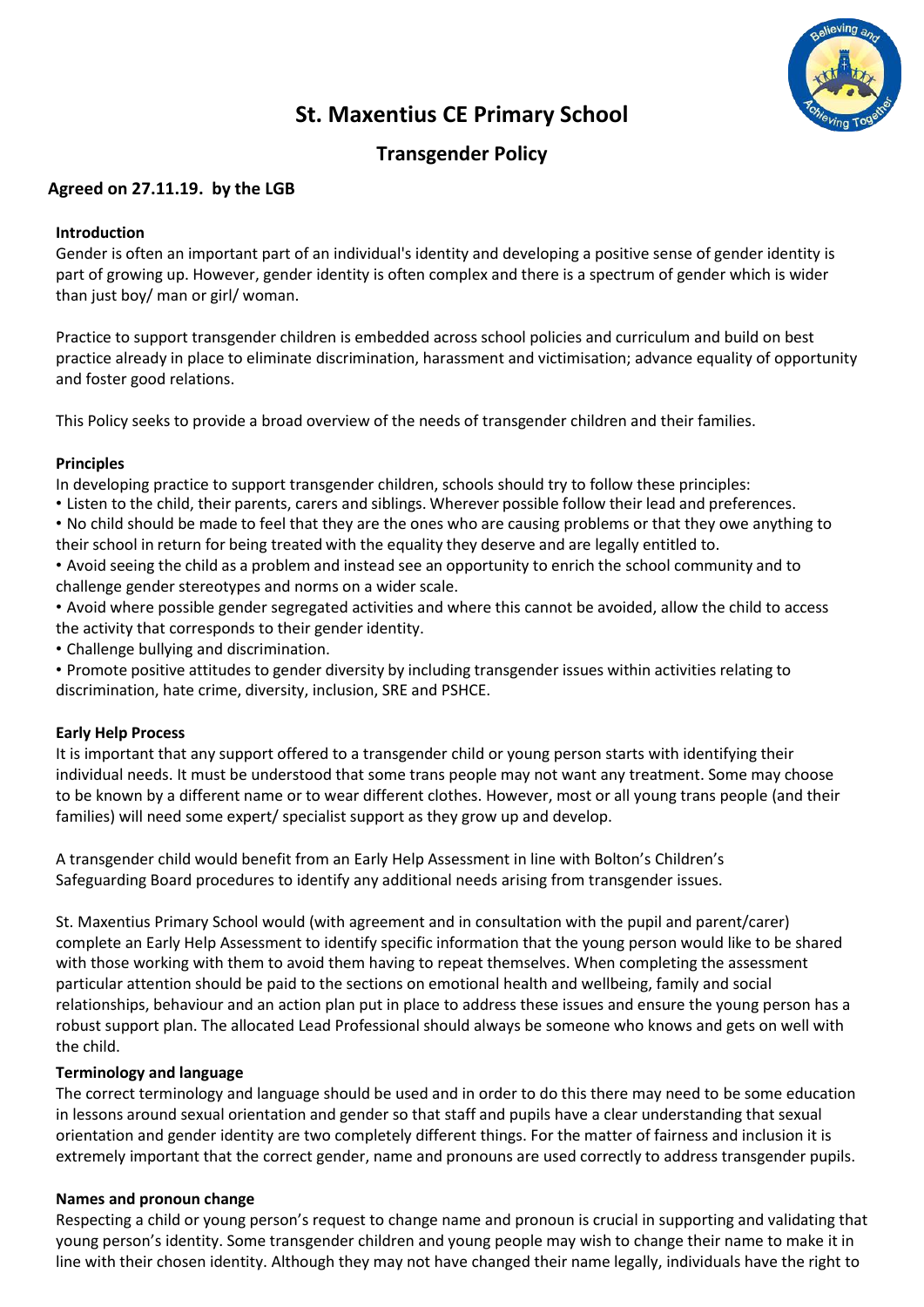choose the name by which they are known to by staff and fellow pupils. More information on changing names on birth certificates can be found at [www.deedpoll.org.uk/CanABirthCertificateBeChanged.html](http://www.deedpoll.org.uk/CanABirthCertificateBeChanged.html)

#### **School Attendance**

St. Maxentius Primary School will make reasonable adjustments to accommodate absence requests for any treatment or appointments with external sources in line with their absence policy.

It is possible that the young person may be accessing support from outside of school so provision must be made in order for the student to be absent from school but confidentiality must be maintained at all times when complying with absence procedures.

Sensitive care will be taken when recording the reason for absence. The young person may need time off for a medical appointment and it should be recorded as an M code rather than being off sick.

#### **School Photos**

Transgender children may feel fine with having their photograph taken at school but steps must be taken to ensure that these images do not reveal any confidential information. St. Maxentius Primary School will always seek parental/carer permission to publish photos in line with the school policy.

#### **Transphobia and Bullying**

St. Maxentius Primary School has a robust anti-bullying policy. In line with this policy, transphobia incidents will be recorded and dealt with in the same manner as other incidents that are motivated by prejudice, e.g. racist or homophobic incidents.

#### **Physical Education**

Sports and Physical Education is a key aspect of the national curriculum and the physical and mental well- being of young people. Physical Education develops pupil's competence and confidence to take part in a range of physical activities that become a central part of their lives, both in and out of school.

A young transgender person has the same right to Physical Education as other young people. With regard to young transgender people at school, there should be reasonably few, if any, issues regarding participation within the sports of their true gender. There may be sports where, as puberty develops, male to female (M2F) transgender participants may have a physical advantage over other girls but this should not present a problem within a carefully and sensitively managed lesson context.

The issue of physical risk within certain sports should also be managed properly within the lesson context rather than preventing young Transgender people from participating (which would be discriminatory). If a pupil is binding their chest, they should be monitored carefully during particularly physical activities and in hot weather. There is a chance that the binding could cause discomfort or even impair breathing. Short breaks from activity could be offered discretely. It may be that due to the nature of contact and physicality of sports such as rugby, the school would consider whether a Transgender person participating in full contact lessons is appropriate towards the latter stages of puberty.

#### **Changing Facilities**

The use of changing room facilities will also be carefully considered. Facilities for transgender pupils will be sensitive to their needs and also recognise the needs and sensitivities of other students. When competing at another school or outside venue, school staff must ensure there is appropriate sensitive provision available. St. Maxentius Primary School will view on prior to the delivery of those lessons, in discussion with parents or guardians.

#### **Swimming lessons**

A risk assessment of the changing facilities should be completed. There must be careful consideration, in consultation with the pupil and in line with the health and safety policy of the leisure centre or swimming pools health and safety procedures. For example, it may be against health and safety regulations to wear a t-shirt in the swimming pool and therefore would be more appropriate for a F2M pupil to wear an all in one wetsuit orsimilar.

#### **Toilet Facilities**

Should a pupil wish to use a unisex toilet, St. Maxentius Primary will provide these facilities.

#### **School Uniform**

Transgender students will be expected to follow the School Uniform Policy, which covers uniform, make-up and jewellery and hairstyles. There is a generally broad range of uniform available for both genders (i.e. girls and boys